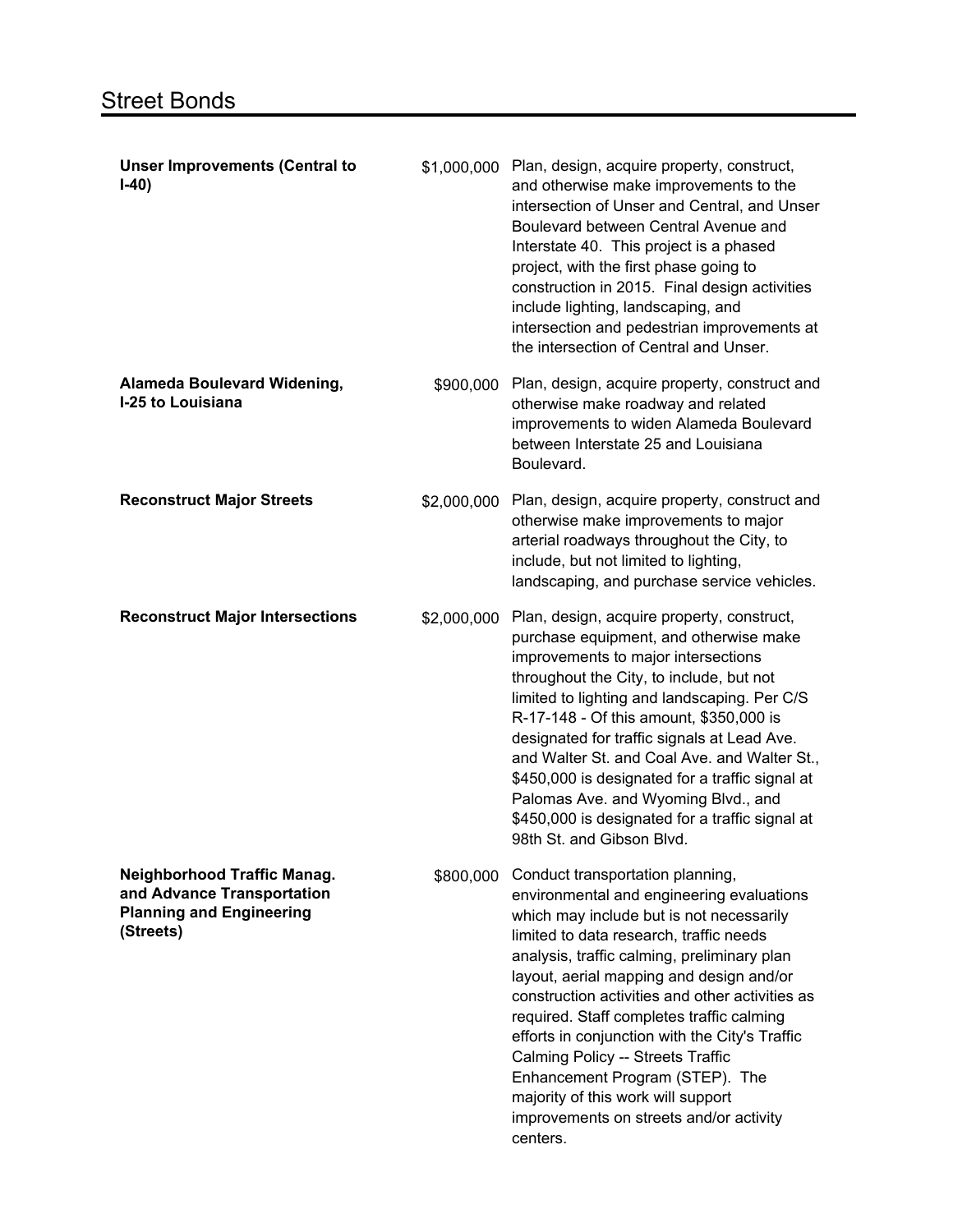| <b>Advance Right-of-Way</b><br><b>Acquisition (Streets)</b>                                       |             | \$900,000 Purchase rights-of-way for arterial and<br>collector roadways, as designated in the<br>approved Long Range Major Street Plan,<br>where the early purchase is economically<br>prudent, or where the preservation of right-<br>of-way for completion of arterial and collector<br>roadways is necessary to ensure<br>development of the major street system.                                                                                                                                                                                                                                                                                                 |
|---------------------------------------------------------------------------------------------------|-------------|----------------------------------------------------------------------------------------------------------------------------------------------------------------------------------------------------------------------------------------------------------------------------------------------------------------------------------------------------------------------------------------------------------------------------------------------------------------------------------------------------------------------------------------------------------------------------------------------------------------------------------------------------------------------|
| <b>Major Paving Rehabilitation</b>                                                                | \$4,800,000 | Plan, design, and repave streets that are at<br>or near the end of their expected life span;<br>plan, design, and reconstruct bridges and<br>major intersections; and, purchase related<br>equipment and service vehicles to support<br>these activities. This is an ongoing project.<br>Based on the service life of asphalt<br>pavement of 20 years and an inventory of<br>over 4,600 lane miles of roads.                                                                                                                                                                                                                                                         |
| <b>Intersection Signalization</b>                                                                 | \$1,935,000 | Construct, install, modify, upgrade and<br>otherwise improve existing traffic<br>signals/intersection control. Purchase<br>related equipment, service vehicles and<br>computer systems required for the operation<br>of the intersection signalization. 100% of this<br>work will support improvements on corridors<br>and/or in activity centers. Per C/S R-17-148<br>- Of this amount, \$150,000 is designated for<br>traffic signals at Lead Ave. and Walter St.<br>and Coal Ave. and Walter St.; \$350,000 is<br>designated for a HAWK signal at Central<br>Ave. and Texas St., and \$450,000 is<br>designated for a traffic signal at 98th St. and<br>Blake Rd. |
| <b>Albuquerque Traffic</b><br><b>Management System/Intelligent</b><br><b>Traffic System (ITS)</b> | \$900,000   | Plan, design, construct, replace, expand,<br>upgrade and otherwise improve the<br>Albuquerque Traffic Management<br>System/Intelligent Traffic System (ITS).<br>Purchase related equipment, service<br>vehicles and computer systems required for<br>the operation of ITS. 100% of these funds<br>will support improvements on corridors<br>and/or in activity centers.                                                                                                                                                                                                                                                                                              |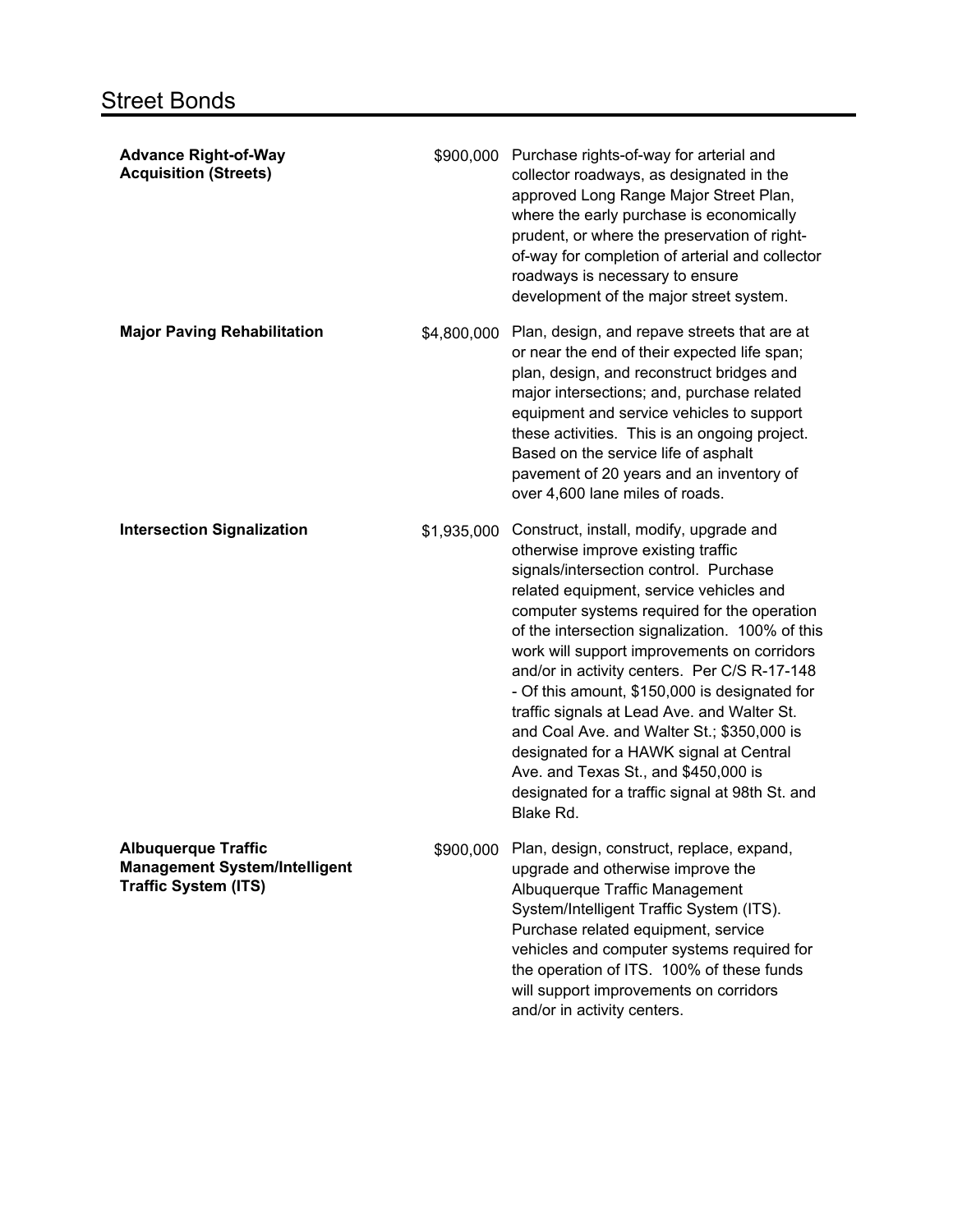| <b>Bridge Repair</b>                                                                              | \$900,000   | Plan, design, purchase right-of-way,<br>construct, repair, rehab, and reconstruct<br>bridge facilities throughout the City and<br>purchase related equipment. NMDOT<br>provides bridge inspections for the City.<br>Annual inspections are used to determine<br>program needs.                                                                                                                                                            |
|---------------------------------------------------------------------------------------------------|-------------|-------------------------------------------------------------------------------------------------------------------------------------------------------------------------------------------------------------------------------------------------------------------------------------------------------------------------------------------------------------------------------------------------------------------------------------------|
| <b>Mandatory Traffic Sign</b><br><b>Replacement/Pavement</b><br><b>Markings (Federal Mandate)</b> | \$1,100,000 | Plan, design, inventory, and replace<br>regulatory and informational street signs to<br>meet current Federal requirements.<br>Purchase related equipment service vehicles<br>and computer systems required to implement<br>the new sign requirements. In 2009 the<br>FHWA required that all signs meet new sign<br>standards. This 10 year program is the only<br>alternative to meet the new requirements.                               |
| <b>Ladera Road</b>                                                                                | \$1,000,000 | Plan, design, acquire property, construct and<br>otherwise make improvements to Ladera<br>Road between Gavin and Coors.                                                                                                                                                                                                                                                                                                                   |
| <b>Safety and Intersection</b><br><b>Improvements</b>                                             | \$2,000,000 | Plan, design, purchase right-of-way,<br>construct, and otherwise improve and install<br>safety and intersection improvements.<br>Purchase related equipment, service<br>vehicles and computer systems required for<br>the safe operation of the street system.<br>The majority of this work will support<br>improvements on corridors and/or activity<br>centers.                                                                         |
| <b>Replace Street Maintenance</b><br><b>Equipment</b>                                             | \$1,400,000 | Replace equipment associated with street<br>sweeping for air quality and NPDES<br>compliance; unpaved road maintenance<br>including surfacing of dirt roads and repairs<br>due to storm and shoulder maintenance;<br>concrete repairs including request for<br>installation of American's with Disabilities Act<br>(ADA) facilities; pavement maintenance<br>including pothole repairs; and preparation<br>work for contract maintenance. |
| <b>Street Lighting</b>                                                                            | \$425,000   | Rehabilitate and/or replace arterial and<br>residential street lighting throughout the City.                                                                                                                                                                                                                                                                                                                                              |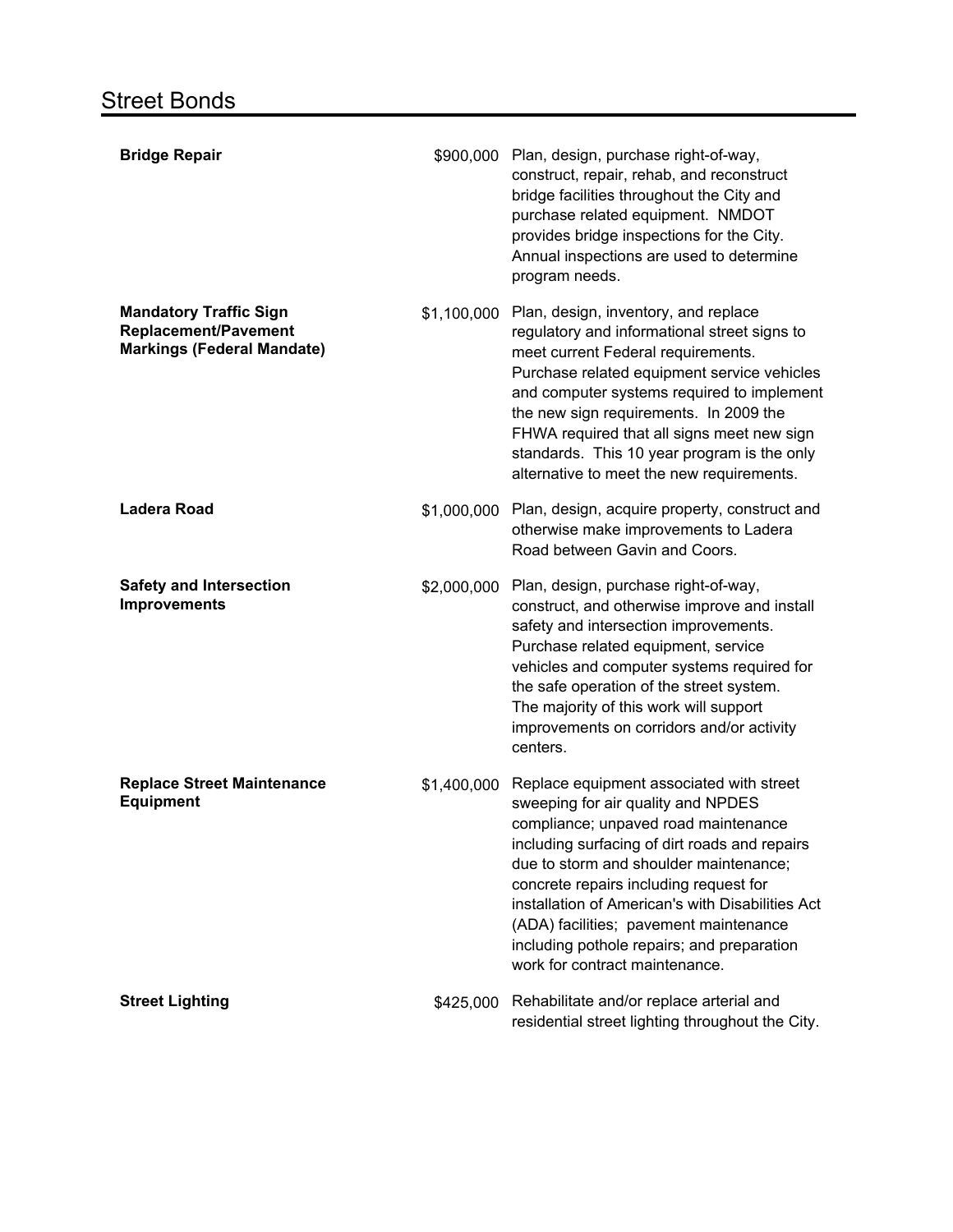| <b>Median and Interstate</b><br>Landscaping              |             | \$1,200,000 Plan, design, and construct landscaping and<br>aesthetic improvements on city streets and<br>interstate facilities. This project is expected<br>to continue in subsequent years until all City<br>medians are landscaped. Funding for<br>interstate landscaping leverages 2.5 percent<br>of State DOT roadway projects within the<br>City limits. |
|----------------------------------------------------------|-------------|---------------------------------------------------------------------------------------------------------------------------------------------------------------------------------------------------------------------------------------------------------------------------------------------------------------------------------------------------------------|
| <b>Intersection Level of Service</b><br>(LOS) Project    | \$500,000   | Plan, design, acquire property, construct,<br>and otherwise make improvements at<br>signalized intersections throughout the City.                                                                                                                                                                                                                             |
| <b>ADA Sidewalk Improvements</b>                         | \$550,000   | Plan, design, purchase right-of-way,<br>construct, and otherwise improve and install<br>safety and intersection improvements in<br>compliance with ADA and PROWAG<br>regulatory requirements.                                                                                                                                                                 |
| <b>Zuni Road Improvements</b>                            | \$500,000   | Construct safety and ADA-sidewalk<br>improvements, and roadway reconstruction<br>including but not limited to restriping, signal<br>improvements, repaving, and bicycle<br>facilities.                                                                                                                                                                        |
| <b>Tijeras Bridge Replacement</b>                        | \$400,000   | Replace/rehabilitate bridges over Tijeras<br>Arroyo.                                                                                                                                                                                                                                                                                                          |
| 12th and Menaul                                          | \$1,150,000 | Implementation of roadway improvements<br>including pavement, sidewalks, bicycle lanes<br>and to accommodate traffic calming<br>techniques.                                                                                                                                                                                                                   |
| Rio Grande Complete Street -<br>south of I-40            | \$750,000   | Plan, study, design, develop, construct,<br>renovate, automate, modernize, sign,<br>enhance, landscape and otherwise improve,<br>and acquire property and equipment for<br>municipal streets and roads, interstate<br>roadways and interchanges, medians, trails,<br>bikeways, walkways, sidewalks, railroad<br>crossings, and bridges.                       |
| <b>Uptown Street and Sidewalk</b><br><b>Improvements</b> | \$400,000   | Plan, study, design, develop, construct,<br>renovate, automate, modernize, sign,<br>enhance, landscape and otherwise improve,<br>and acquire property and equipment for<br>municipal streets and roads, interstate<br>roadways and interchanges, medians, trails,<br>bikeways, walkways, sidewalks, railroad<br>crossings, and bridges.                       |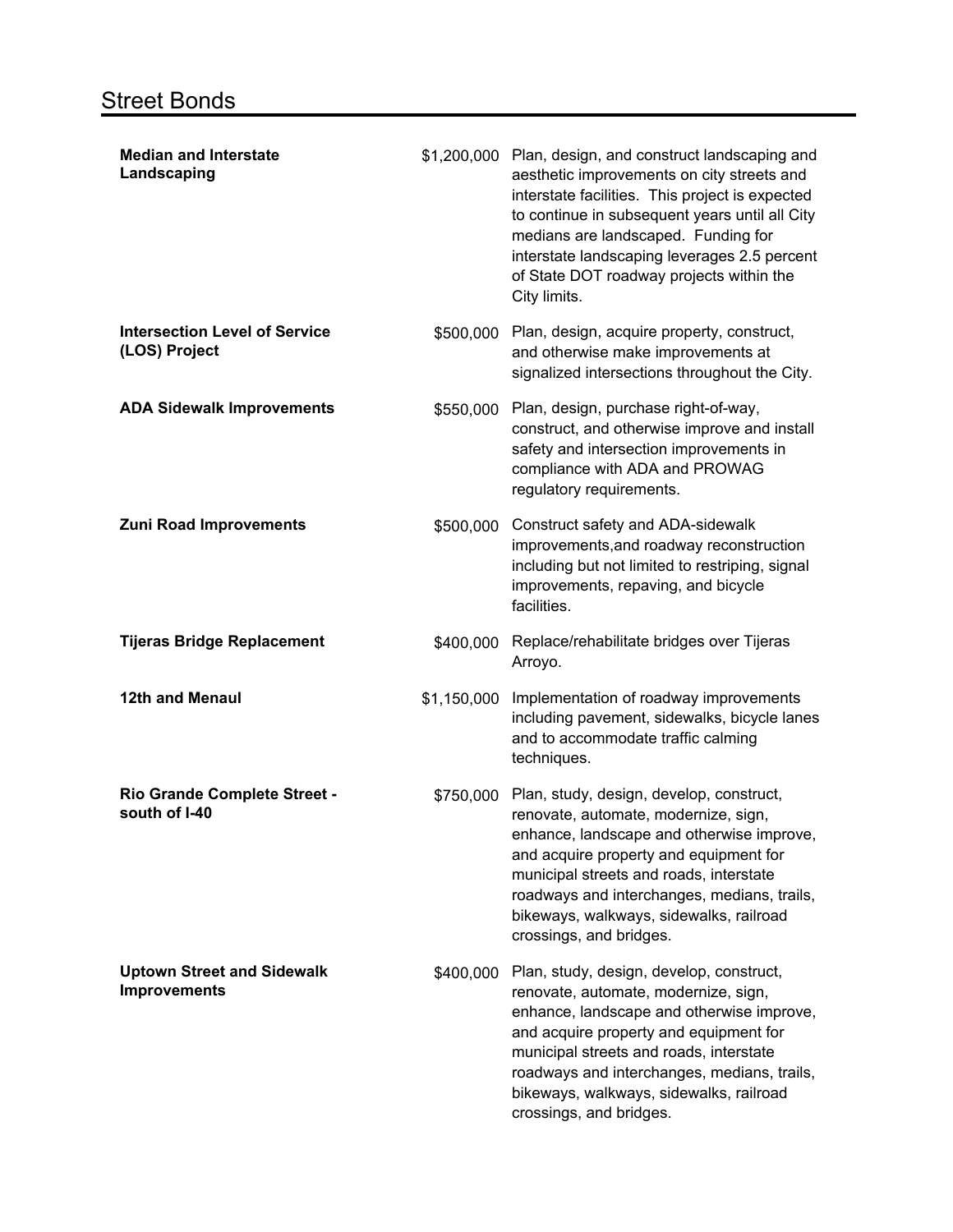## **Street Bonds**

| <b>Trails and Bikeways (5%</b><br>Mandate)            |           | \$1,488,000 Plan, design, acquire property, construct,<br>and otherwise make improvements to trails<br>and bikeways throughout the City.                                                                                                                                                                                                                 |
|-------------------------------------------------------|-----------|----------------------------------------------------------------------------------------------------------------------------------------------------------------------------------------------------------------------------------------------------------------------------------------------------------------------------------------------------------|
| <b>Street Projects - Council</b><br><b>District 1</b> | \$590,000 | Study, design, develop, construct, renovate,<br>automate, modernize, sign, enhance,<br>landscape and otherwise improve, and<br>acquire property and equipment for<br>municipal streets and roads, interstate<br>roadways and interchanges, medians, trails,<br>bikeways, walkways, sidewalks, railroad<br>crossings and bridges that benefit District 1. |
| <b>Street Projects - Council</b><br><b>District 2</b> | \$600,000 | Study, design, develop, construct, renovate,<br>automate, modernize, sign, enhance,<br>landscape and otherwise improve, and<br>acquire property and equipment for<br>municipal streets and roads, interstate<br>roadways and interchanges, medians, trails,<br>bikeways, walkways, sidewalks, railroad<br>crossings and bridges that benefit District 2. |
| <b>Street Projects - Council</b><br><b>District 3</b> | \$300,000 | Study, design, develop, construct, renovate,<br>automate, modernize, sign, enhance,<br>landscape and otherwise improve, and<br>acquire property and equipment for<br>municipal streets and roads, interstate<br>roadways and interchanges, medians, trails,<br>bikeways, walkways, sidewalks, railroad<br>crossings and bridges that benefit District 3. |
| <b>Street Projects - Council</b><br><b>District 4</b> | \$100,000 | Study, design, develop, construct, renovate,<br>automate, modernize, sign, enhance,<br>landscape and otherwise improve, and<br>acquire property and equipment for<br>municipal streets and roads, interstate<br>roadways and interchanges, medians, trails,<br>bikeways, walkways, sidewalks, railroad<br>crossings and bridges that benefit District 4. |
| <b>Street Projects - Council</b><br><b>District 5</b> | \$300,000 | Study, design, develop, construct, renovate,<br>automate, modernize, sign, enhance,<br>landscape and otherwise improve, and<br>acquire property and equipment for<br>municipal streets and roads, interstate<br>roadways and interchanges, medians, trails,<br>bikeways, walkways, sidewalks, railroad<br>crossings and bridges that benefit District 5. |